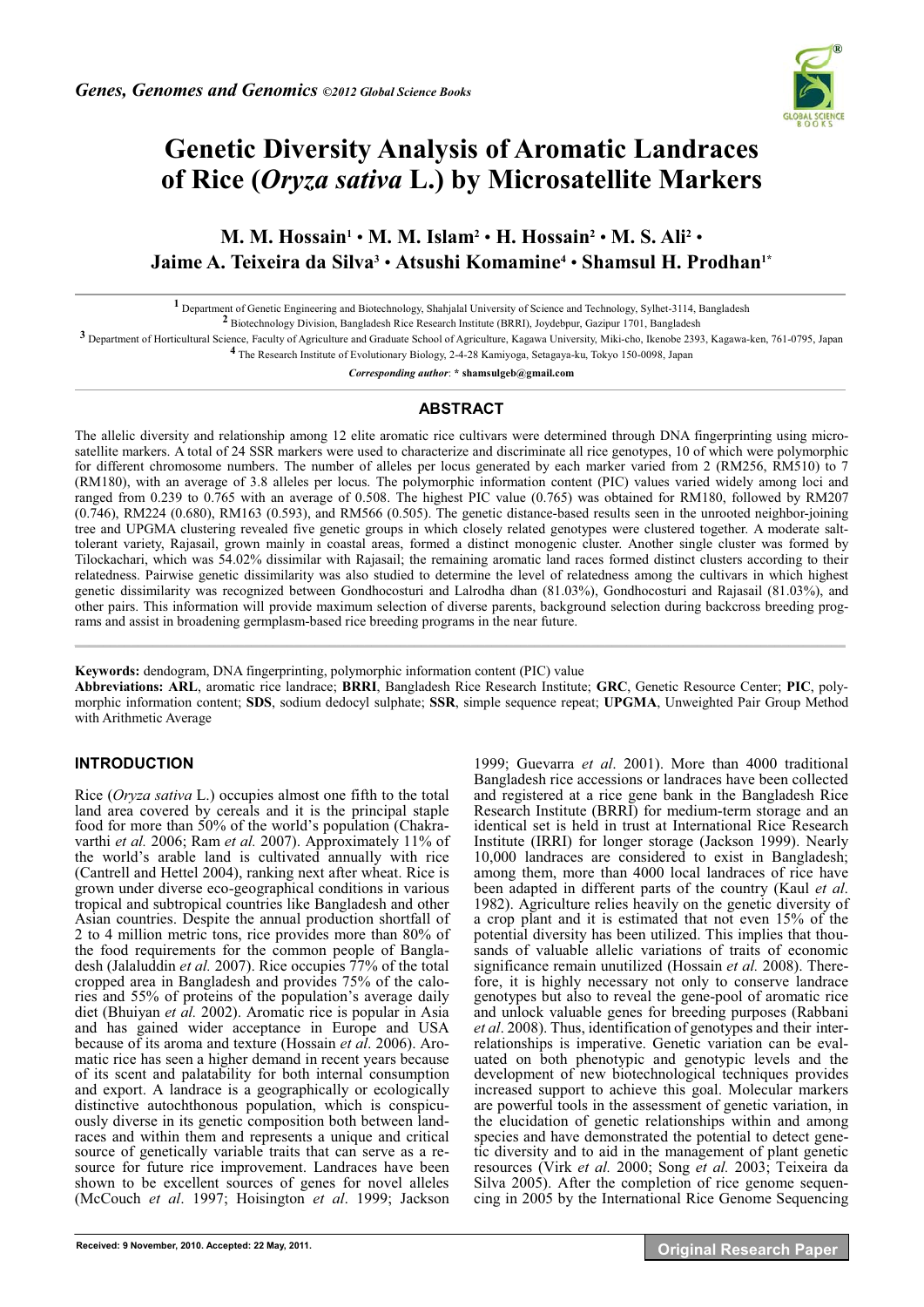Project/IRGSP, the genome sequence information has served as an excellent platform to uncover single nucleotide polymorphisms (SNPs) of rice that is now more than 5 million (McNally 2006). SSR is the next most abundant marker in rice numbering to 13,000 (Romero *et al.* 2009). Microsatellite DNA markers consisting of AT repeats were found to be highly polymorphic in the rice genome and an abundance of microsatellite markers is now available through the published high-density linkage map (McCouch *et al*. 2002; IRGSP 2005). Diversity analysis for fine grain and aromatic rice landraces (ARLs) has been rarely conducted in Bangladesh. These ARLs could serve as a mine of germplasm and a new genetic pool. Great effort has been made to assess genetic variability at the molecular level among 12 ARLs using SSR markers because of their abundance in the plant genome and high level of polymorphism. Consequently, these markers would be particularly useful for developing unique DNA profiles for rice genotypes. The present study addresses the ability of microsatellite markers in revealing genetic diversity and DNA fingerprinting aromatic landraces to determine genotypic differences, seed purity, and serve as a basis for rice breeding programme, germplasm collection, management and establishment of a core collection of ARLs.

## **MATERIALS AND METHODS**

## **Plant materials**

Twelve elite rice genotypes of ARLs and fine rice landraces were selected for the experiment: Gondhocosturi, Gondhoraj, Hatisail, Begunbichi, Khajar, Rajasail, Basmati tap 90, Radhunipagol, Nizersail, Lalrodha dhan, Kartiksail, Tilockachari. Seeds of rice genotypes were collected from the Genetic Resource Center (GRC), BRRI for germination after dormancy breaking at 50°C for 3 days. Germination of seeds was carried out on petri dish (15 seeds of single genotype per Petri dish) with filter paper and distilled water at 28°C in dark condition. For seed germination, a minute amount of distilled water was used only to soak the filter paper under aseptic conditions and then germinated seeds were sown at specified row and column distances in pots in a glasshouse.

### **Genomic DNA isolation**

Prior to the isolation of genomic DNA, a healthy portion of fresh youngest leaves were harvested from a single 3-week-old plant of each line grown in pots in a glasshouse. DNA extraction was carried out following a mini-prep DNA extraction protocol which did not require liquid nitrogen and required only a very small amount of tissue samples (Zheng *et al.* 1995). All chemicals used for DNA extraction were purchased from Sigma-Aldrich, Germany. Leaf tissues were cut into small pieces, homogenized and digested with extraction buffer (1 M Tris, 0.5M Na<sub>2</sub>EDTA, 5M NaCl, 10% SDS and distilled H<sub>2</sub>O, pH 8.0). Leaf extracts were then placed in 65 $\degree$ C water bath in a tube holder for 20 min and inverted at 10-min intervals and returned to the water bath each time. Following incubation, 800 μl of a mixture of chloroform and isoamyl alcohol (24: 1) was added, centrifuged for 8 min at 11,000 rpm in a microcentrifuge and 500 μl of upper aqueous layer was collected. To this supernatant, 1000 μl of cold 100% ethanol was added, mixed and centrifuged for 12 min at maximum speed (13,200 rpm). A small pellet was visible and the supernatant was decanted. The DNA pellet was washed with cold 70% ethanol and allowed to air dry. The DNA pellets were resuspended in 100 μl of 10X TE buffer and dissolved by warming in a 65°C water bath for up to 1 h (with frequent mixing or flicking of the tube). The pellet, once dissolved, was stored at -20°C. The quality of DNA was also checked by DNA quantification using a Thermo Scientific NanoDrop™ 1000 spectrophotometer (Thermo Fisher Scientific, USA).

### **Microsatellite markers**

A total of 24 microsatellite primer pairs (Sigma-Aldrich, Germany) covering all 12 chromosomes were selected for the genetic diversity analysis of the 12 ARLs in Bangladesh. Primers that showed monomorphic banding patterns were excluded while only one primer with higher allele number was selected from primers showing a polymorphic banding pattern at the same chromosome based on number of allele detected. Finally, 10 microsatellite primers with a distinct chromosome number were used for final polymerase chain reaction (PCR) amplification. The original source, repeat motifs, primer sequences, expected length and chromosomal positions for these markers can be found in the rice genome database (http://www.gramene.org).

# **PCR amplification**

Prior to DNA amplification, a PCR cocktail was prepared containing all required components. All reagents were purchased from Sigma-Aldrich. PCR was carried out in a DNA thermal cycler (Model: ALS1296, BioRad, USA and G- STORM, GSI, England, Serial no: GT-11620) and PCR amplification reactions were done in a total volume of 10  $\mu$ l containing 1.5  $\mu$ l of 10X buffer, 0.25  $\mu$ l of 10 mM dNTPs, 0.5 µl of each forward and reverse primer, 2.25  $\mu$ l of ddH<sub>2</sub>O, 0.2  $\mu$ l of *Taq* polymerase, 1.8  $\mu$ l of MgCl<sub>2</sub> and 3  $\mu$ l of diluted template DNA. For PCR amplification, the thermal cycler was set at 1 cycle for 5 min at 94°C (hot start and strand separation) followed by 34 cycles of denaturation (94°C), annealing (55°C) and primer elongation (72°C) for 30 sec each and a final extension in 1 cycle of 5 min at 72°C. Amplified products were stored at -20°C until further use. The reproducibility of amplification products was confirmed twice for each primer. PCR products were mixed with bromophenol blue gel loading dye at a 5: 3 ratio and resolved by polyacrylamide gel electrophoresis run on 8% polyacrylamide gels in TBE buffer. To each well, 4 μl of sample was loaded and run at 80 V for 90 min using a mini vertical polyacrylamide gel running apparatus for high throughput manual genotyping (model: 300 series, CBS Scientific Co Inc., CA. USA). The gels were next stained in ethidium bromide solution  $(50 \mu)$  in 500 ml distilled water) for 30-35 min, kept in the dark, and then scanned using an a UVPRO (Uvipro Platinum, EU) gel documentation unit linked to a PC (Windows).

## **SSR data analysis**

The size of amplicons was estimated by comparing the migration distance of amplified fragments with that of known size fragments using 25 (bp) base pairs (Promega, Madison, USA) and 50 bp DNA ladder (Thermo Fisher Scientific, Fermentas INC., Maryland, USA). The molecular weight of distinct bands or amplified fragments was measured in bp using Alpha-Ease FC 5.0 software. Genetic diversity of cultivars by SSRs was evaluated by the number of alleles and the polymorphic information content (PIC) value, which is an estimate of the discriminatory power of a SSR marker locus. Statistics, including the number of alleles per locus, major allele frequency, gene diversity, and PIC values were calculated using PowerMarker version 3.25 (Liu and Muse 2005). SSR marker alleles were analyzed using Power Marker version 3.25 and used to export the allele frequency data to a binary format in which each SSR band was scored as present  $(1)$ , absent  $(0)$ , or as a missing observation for analysis with NTSYS-pc version 2.2 (Rohif 2002). NTSYS-pc was used to construct a UPGMA (unweighted pair group method with arithmetic averages) dendrogram showing the distance-based interrelationship among the genotypes. For the unrooted phylogenetic tree, genetic distance was calculated using the "C.S Chord 1967" distance (Cavalli-Sforza and Edwards 1967) in PowerMarker with tree viewed using Treeview software.

## **RESULTS**

### **Overall SSR DNA marker diversity**

The level of polymorphism among the rice cultivars was evaluated by calculating allele number and PIC values for each of the 10 SSR loci evaluated. In the present investigation SSR markers from all chromosomes except 4 and 12 were used to characterize and to assess genetic diversity among the 12 ARLs where, Chromosome  $\overline{4}$  and 12 was not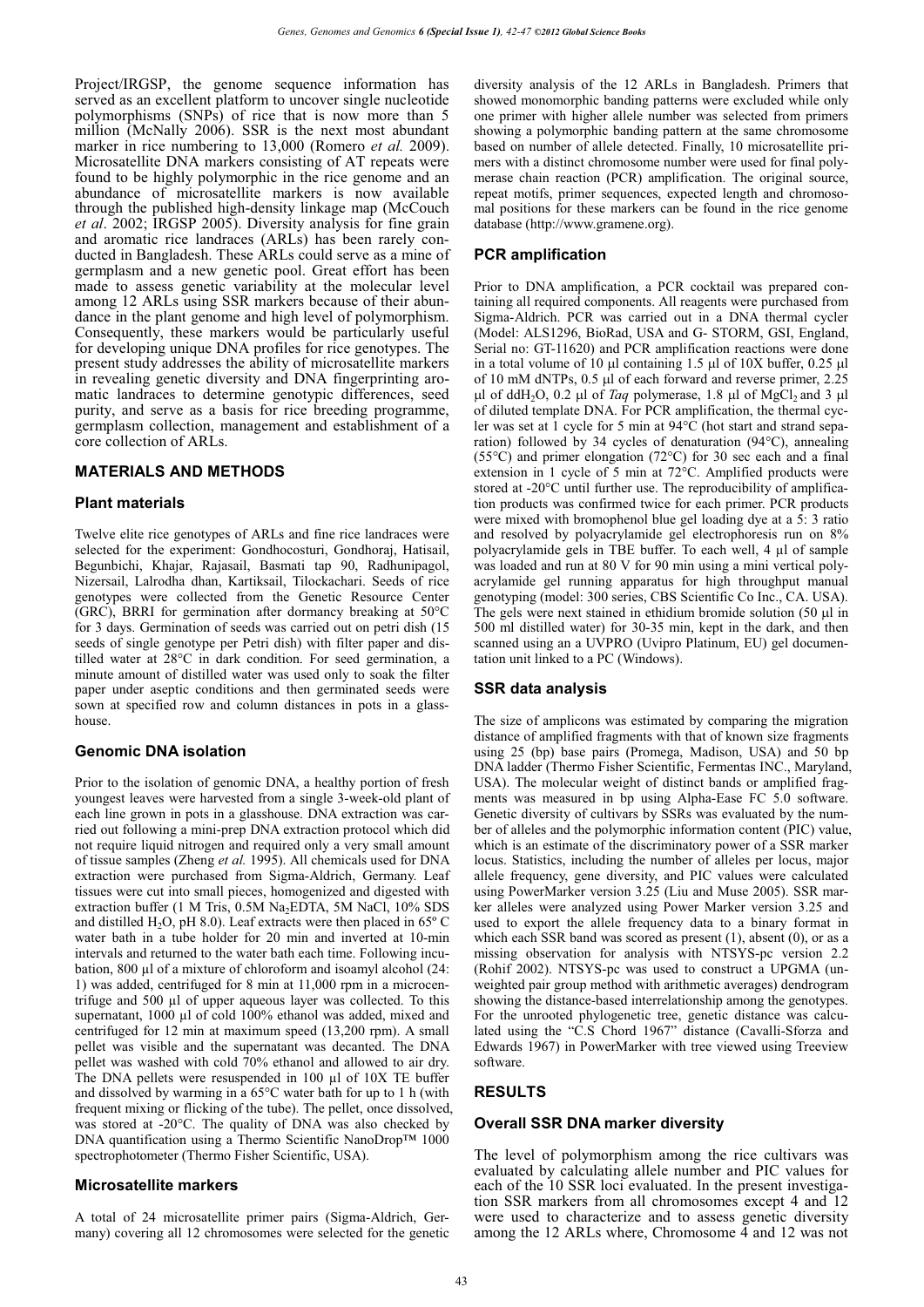**Table 1** Number of alleles, allele size range, highest frequency allele and polymorphism information content (PIC) values found among 12 rice genotypes for 10 SSR markers.

| Primer       | Chromosome | <b>RM</b>               | <b>Position</b>    | <b>NA</b>      | Freq.  | <b>Diversity</b> | <b>PIC</b> |
|--------------|------------|-------------------------|--------------------|----------------|--------|------------------|------------|
| RM243        |            | $(CT)$ 18               | 57.3 cM            |                | 0.6667 | 0.5139           | 0.4760     |
| RM180        |            | (ATT)10                 | 55.8 cM            |                | 0.3333 | 0.7917           | 0.7648     |
| RM207        | 2          | (CT)25                  | 191.2 cM           | 6              | 0.3333 | 0.7778           | 0.7456     |
| RM163        | 5          | (GGAGA)4 (GA)11 C(GA)20 | 91.4 cM            |                | 0.3333 | 0.6667           | 0.5926     |
| RM510        | 6          | (GA)15                  | $20.8 \text{ cM}$  | ∍              | 0.8333 | 0.2778           | 0.2392     |
| RM256        | 8          | (CT)21                  | $101.5 \text{ cM}$ | $\mathfrak{D}$ | 0.8333 | 0.2778           | 0.2392     |
| RM566        | 9          | (AG)15                  | 47.7 cM            |                | 0.5833 | 0.5694           | 0.5045     |
| <b>RM590</b> | 10         | TCT)10                  | 117.2 cM           |                | 0.5000 | 0.5694           | 0.4768     |
| RM224        | 11         | (AAG)8(AG)13            | 120.1 cM           |                | 0.4167 | 0.7222           | 0.6800     |
| RM338        | 3          | (CTT)6                  | 108.4 cM           |                | 0.7500 | 0.4028           | 0.3633     |

Chr: chromosome; Freq: major allele frequency; NA: number of alleles; PIC: polymorphism information content, RM: repeat motif \* Motif of the SSR markers, position and number of repeats as previously published (http://www.gramene.org).



**Fig. 1 Separation of alleles on 8% polyacrylamide gel followed by staining with ethidium bromide and visualized under UV light.** PCR products were amplified with rice microsatellite primers (**A**) RM566 (**B**) RM590 (**C**) RM224 (**D**) RM163. The first lane of each row was the molecular marker, all are 50 base pair (bp) ladder marker except D (25 bp ladder marker) followed by 1, 2, 3, 4, 5, 6, 7, 8, 9, 10, 11 and 12 where they represents rice landraces Gondhocosturi, Gondhoraj, Hatisail, Begunbichi, Khajar, Rajasail, Basmati tap 90, Radhunipagol, Nizersail, Lalrodha dhan, Kartiksail and Tilockachari respectively.

considered because of financial constrain. A total of 38 alleles were detected at 10 SSR markers in the 12 rice genotypes. Among the polymorphic markers, 2 amplified 2 alleles each, 4 markers produced 3 alleles each, only one marker produced 4 alleles while the remaining 3 markers produced 5, 6 and 7 alleles each, respectively (**Table 1**). The number of alleles per locus generated by each marker varied from 2 alleles (RM256, RM510) to 7 alleles (RM180), with an average of 3.8 alleles per locus. The variability in allele number per locus is consistent with the frequency of the most common allele at each locus, ranging from 33.33% (RM180, RM207 and RM163) to 83.33% (RM256, RM510). On average, 55.83% of the 12 rice genotypes shared a common major allele at any given locus. The genetic diversity of these 10 loci for the 12 rice landraces ranged from  $0.2778$  to 0.7917 with an average of 0.5570, indicating a moderate level of diversity. The highest genetic diversity (0.7917) was recorded in locus RM180 and the lowest genetic diversity (0.2778) was detected in loci RM510 and RM256 (**Table 1**). **Fig. 1** shows a gel image of amplified fragments using a primer selected RM566, RM590, RM224 and RM163. The PIC value is a reflection of allele diversity and frequency among varieties. The PIC value of each marker, which can be evaluated on the basis of its alleles, varied greatly for all the SSR loci tested, ranging from 0.239 to 0.765 with an average of 0.508. The highest PIC value (0.765) was obtained for RM180, followed by RM207 (0.746), RM224 (0.680), RM163 (0.593), and RM566 (0.505).

#### **Genetic distance-based analysis**

Genetic distance is a measure used to quantify the difference



**Fig. 2 An unrooted neighbor-joining tree showing the genetic relationships between the 12 rice accessions based on 10 microsatellite markers.** The five major groups are found based on relatedness between themselves. Like Tilockachri, a moderate salt tolerant aromatic landrace Rajasail which mainly found in costal region form distinct single group. All other grouped separately based on their similarity and dissimilarity.

between two populations in relation to the frequency of a particular trait as well as the relationship among populations. An unrooted neighbor–joining tree (**Fig. 2**) showing the genetic-relationships among 12 aromatic landraces of Bangladesh was constructed based on the alleles detected by 10 SSR markers. The genetic distance-based results seen in the unrooted neighbor-joining tree revealed 5 groups. Four ARLs (Gondhocosturi, Hatisail, Gondhoraj, and Begunbichi) were clustered in the same group in which Gondhoraj was very close to Begunbichi, while Gondhocosturi and Hatisail were close to each other. ARL Basmati 90 was clustered with Nizersail, Lalrodha dhan and Kartiksail. A moderate salt-tolerant variety Rajasail, which is grown mainly in the coastal area, solely formed a distinct cluster. Another single cluster was formed by Tilockachari. Furthermore, the remaining two ARLs, Khajar and Radhunipagol, appeared to be close and could thus be considered as a single group. Cluster analysis was used to group these varieties and to construct a dendogram. The genetic relationship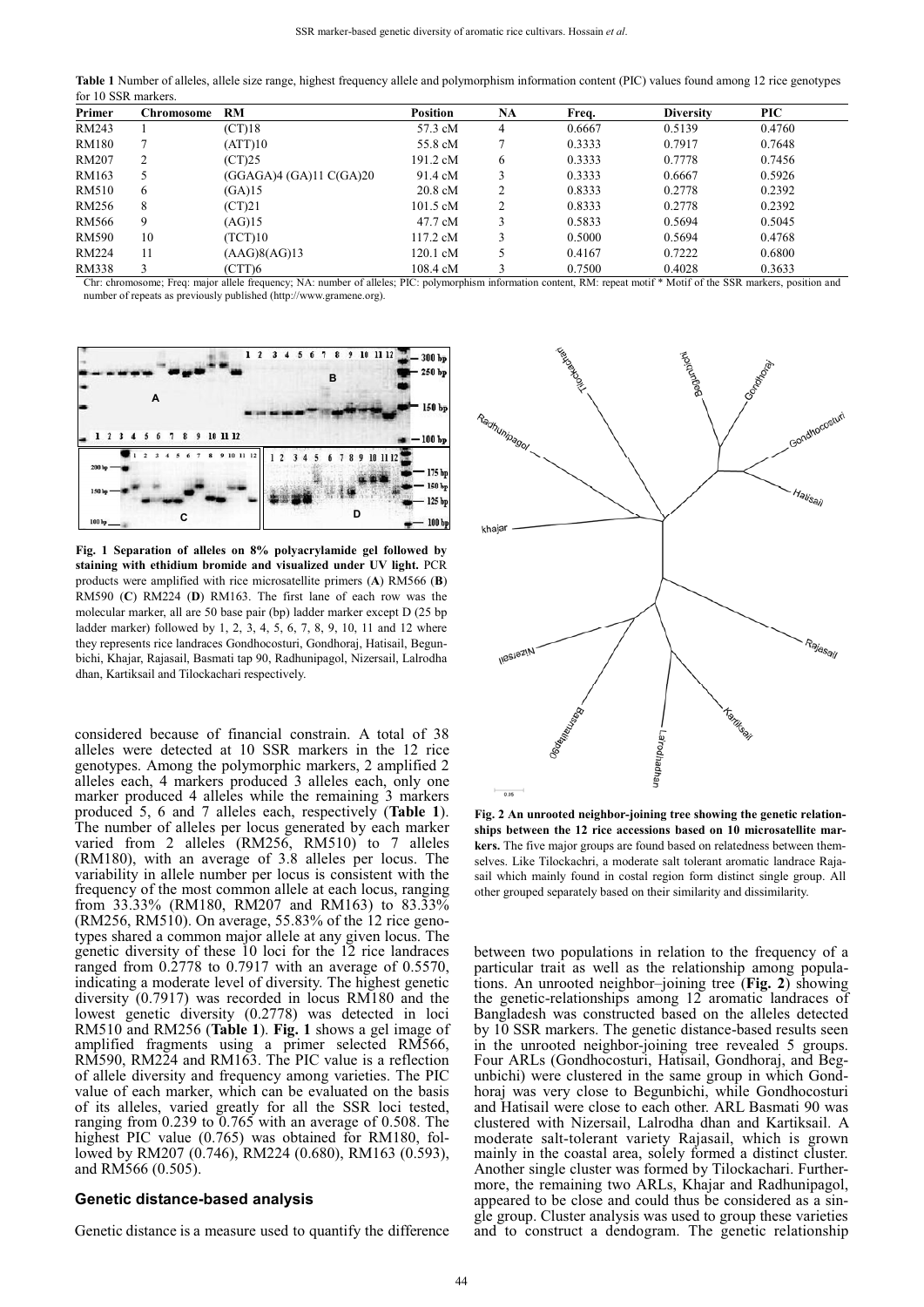

**Fig. 3 An UPGMA cluster dendogram showing the genetic relationships among 12 aromatic rice landraces based on 10 SSR markers.**

**Table 2** Genetic dissimilarity between pair of genotypes obtained from SSR analysis.

| Ecotypes         | AR1    | <b>AR10</b> | <b>AR11</b> | <b>AR12</b> | AR <sub>2</sub> | AR3    | AR4    | AR5    | AR6    | AR7    | AR8    | AR9    |
|------------------|--------|-------------|-------------|-------------|-----------------|--------|--------|--------|--------|--------|--------|--------|
| AR1              | 0.0000 |             |             |             |                 |        |        |        |        |        |        |        |
| AR10             | 0.8103 | 0.0000      |             |             |                 |        |        |        |        |        |        |        |
| AR <sub>11</sub> | 0.7203 | 0.2701      | 0.0000      |             |                 |        |        |        |        |        |        |        |
| AR12             | 0.6302 | 0.7203      | 0.6302      | 0.0000      |                 |        |        |        |        |        |        |        |
| AR2              | 0.2701 | 0.6302      | 0.6302      | 0.5402      | 0.0000          |        |        |        |        |        |        |        |
| AR3              | 0.1801 | 0.6302      | 0.5402      | 0.5402      | 0.2701          | 0.0000 |        |        |        |        |        |        |
| AR4              | 0.3601 | 0.6302      | 0.5402      | 0.3601      | 0.1801          | 0.1801 | 0.0000 |        |        |        |        |        |
| AR5              | 0.5402 | 0.7203      | 0.6302      | 0.5402      | 0.5402          | 0.5402 | 0.4502 | 0.0000 |        |        |        |        |
| AR6              | 0.8103 | 0.4502      | 0.5402      | 0.5402      | 0.8103          | 0.7203 | 0.6302 | 0.8103 | 0.0000 |        |        |        |
| AR7              | 0.5402 | 0.5402      | 0.4502      | 0.5402      | 0.6302          | 0.3601 | 0.5402 | 0.6302 | 0.5402 | 0.0000 |        |        |
| AR8              | 0.5402 | 0.8103      | 0.7203      | 0.6302      | 0.5402          | 0.4502 | 0.5402 | 0.4502 | 0.8103 | 0.4502 | 0.0000 |        |
| AR9              | 0.7203 | 0.4502      | 0.3601      | 0.5402      | 0.5402          | 0.5402 | 0.4502 | 0.5402 | 0.6302 | 0.3601 | 0.7203 | 0.0000 |

Note: AR1 = Gondhocosturi, AR2 = Gondhoraj, AR3 = Hatisail, AR4 = Begunbichi, AR5 = Khajar, AR6 = Rajasail, AR7 = Basmati 90, AR8 = Radhunipagol, AR9 = Nizersail, AR10 = Lalrodha dhan, AR11 = Kartiksail, AR12 = Tilockachari.

among the rice cultivars was assessed by a UPGMA cluster analysis of the similarity coefficient. The UPGMA-based dendogram obtained from the binary data was deduced from the DNA profiles of the samples analyzed. The genetic similarity analysis using UPGMA clustering agreed with the neighbor-joining data. The UPGMA clustering system also generated 5 genetic clusters (**Fig. 3**) with a similarity coefficient of 44%. Here, cluster I consisted of ARLs Khajar and Radhunipagol, which showed 45.02% dissimilarity between them. Tilockachari alone was grouped in a single cluster, cluster II. Four ARLs (Gondhocosturi, Hatisail, Gondhoraj and Begunbichi) were clustered in the same group (cluster III) and also had additional sub-clusters within this cluster. For example, Tilockachari and Rajasail also formed a separate group (cluster IV) alone and showed 54.02% dissimilarity with Tilockachari. The remaining 4 ARLs (Nizersail, Lalrodha dhan, Basmati 90 and Kartiksail) formed a single cluster (V) which had two separate additional sub-clusters within it. Clusters III and  $\hat{V}$  were the largest group including 4 ARLs each, cluster I comprised 2 cultivars while clusters II and IV were of equal size comprising a single cultivar each. This dendogram revealed that the genotypes that are derivatives of genetically similar types clustered together more.

### **Pairwise genetic distance**

A dissimilarly matrix was used to determine the level of relatedness among the cultivars studied. The pair-wise genetic dissimilarity indices (**Table 2**) indicated that the highest genetic dissimilarity was between Gondhocosturi and Lalrodha dhan (81.03%), Gondhocosturi and Rajasail (81.03%), Radhunipagol and Lalrodha dhan (81.03%), Radhunipagol and Khajar (81.03%) as well as between Gondhuraj and Rajasail (81.03%). These pairs were followed by Gondhocosturi and Kartiksail (72.03%), Lalrodha dhan and Tilockachari (72.03%), Radhunipagol and Kartiksail (72.03%), Gondhocosturi and Tilockachari (63.02%), decreasing thereafter. The lowest genetic dissimilarity among rice landraces was between Gondhocosturi and Hatisail (18.01%), Hatisail and Begunbichi (18.01%) as well as Gondhoraj and Begunbichi (18.01%), followed by Gondhocosturi and Gondhuraj (27.01%), and Gondhuraj and Hatisail (27.01%). No ARLs were found in duplicate (i.e., 100% similarity). As expected, genetic dissimilarity between the ARLs was comparatively high. Hence, microsatellite markers could serve as a potential tool in the identification and characterization of genetically distant cultivars from various sources.

### **DISCUSSION**

Assessment of genetic diversity is an essential component in germplasm characterization and conservation. Morphological and seed traits have long been the means of studying taxonomy and variability among plant species. Microsatellites are amongst the most widely used DNA marker for many purposes such as diversity, genome mapping, varietal identification, etc. (Teixeira da Silva 2005). The use of these markers to investigate genotypic variations among different rice cultivars was previously reported by some researchers (Singh *et al*. 2004; Joshi and Behera 2006). The use of these molecular techniques to investigate the genetics of Bangladeshi ARLs is limited. 10 SSR markers evenly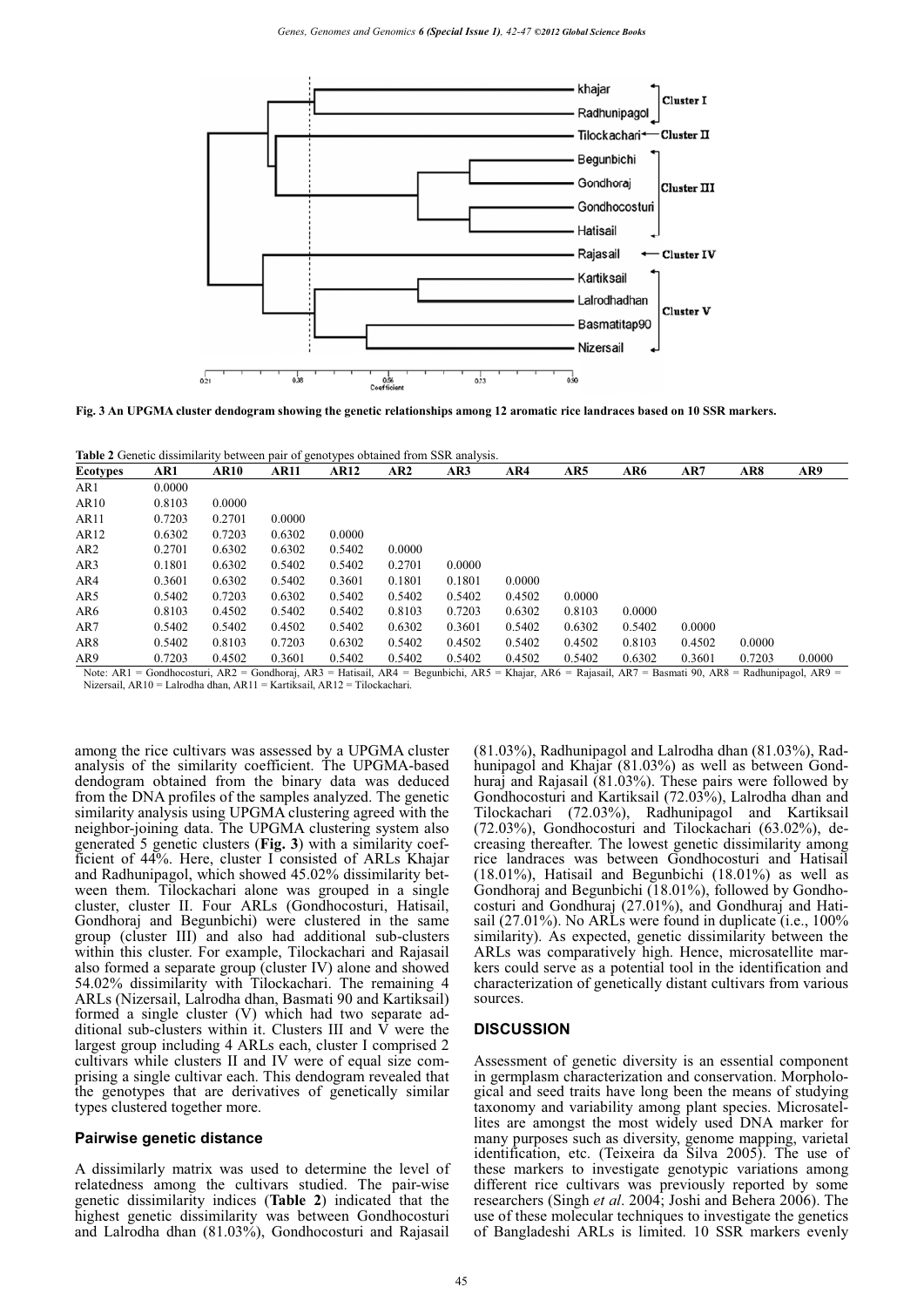spread over all chromosomes (except for chromosomes 4 and 12) of rice were used in this study based on their physical position according to the "Gramene" database (http:// www.gramene.org). The number of alleles detected by microsatellite markers varied from 2 to 7 with an average of 3.8 alleles per locus (**Table 1**). The numbers of alleles observed in the present study was very consistent with some earlier reports on Indian rice landraces specifically ARLs (Siwach *et al*. 2004; Neeraja *et al*. 2005). Jalaluddin *et al.*  (2007) reported on the genetic diversity and DNA fingerprinting of some modern *INDICA* and *JAPONICA* rice where the number of alleles detected in the 25 rice cultivars at the five loci varied from 2 to 4 with an average 2.8. Our results were also comparable to 2.0-5.5 alleles per SSR locus for various classes of microsatellites reported by Cho *et al.* (2000), who used genomic libraries and GeneBank sequences in rice. Wong *et al.* (2009) reported the genetic relationship and diversity analysis among 8 Bario rice cultivars using 12 SSR primers, detecting a total of 31 alleles. The average number of alleles per locus was 2.6, which is markedly lower than our report. In contrast, the average number of alleles detected in the present study was lower than the average number of alleles reported by Ni *et al.* (2002), Jain *et al.* (2004), Xu *et al*. (2004), Lu *et al*. (2005), Jayamani *et al*. (2007), Thomson *et al*. (2007), Pervaiz *et al.* (2010) and Upadhyay *et al*. (2011), who reported an average of 6.8, 7.8, 11.9, 6.57, 14.6, 7.7, 13, 4.4 and 4.35 alleles per locus using rice subspecies, Indian quality rice germplasm, US rice genetic resources, traditional varieties of Brazilian rice, a diverse collection of Portuguese rice, Indonesian rice germplasm (both *indica* and *japonica*), Pakistani rice landraces and Indian rice varieties respectively. There is such big variability using SSRs in the number of alleles detected per locus and this inconsistency might be due to the diverse genotypes used and selection of SSR primers with scorable alleles. Parvaiz *et al*. (2009) used 32 SSR markers to determine the genetic diversity of 35 cultivars of Asian rice and showed a clear division of cultivars into aromatic and non-aromatic groups. In their experiment, the number of alleles detected by microsatellite markers varied from 2 to 13 with an average of 4.5 alleles per locus, which is higher than our study (3.8 alleles per locus). According to Borba *et al*. (2009), a set of 86 SSRs detected a total of 1,066 alleles across 242 accessions from the EMBRAPA Rice Core Collection (ERiCC). The average number of alleles per locus was 12.4 with a range of 3 to 32. The SSR markers involving di-nucleotide repeats amplified a relatively small number of bands as reported earlier in rice (Cho *et al.* 2000; Sainil *et al.* 2004). Similarly, microsatellites with poly (AT)n repeats represent the most abundant and polymorphic class of SSRs but are frequently associated with the Micropon family of miniature inverted-repeat transposable elements (MITEs) and are difficult to amplify (Temnykh *et al.* 2001). Markers with the highest number of discernable alleles could be the best markers for molecular characterization and diversity analysis. RM180 on chromosome 7 detected 7 alleles followed by RM207 (6 alleles), RM224 (5 alleles) and RM243 (4 alleles). This suggests that these markers could be potentially used for molecular characterization of ARL germplasm from various sources. However, there were a number of markers which produced only few alleles. Two markers produced only two alleles, and despite their ability to produce only few alleles, they were robust enough to distinguish specifically diverse genotypes or different accessions of the same genotype. The PIC value of a marker is the probability of the marker allele that can be deduced in the progeny and is a good measure of a marker's usefulness for linkage analysis. The level of polymorphism determined by the PIC values was quite high and varied (range from  $0.239$  to  $0.765$ , average =  $0.508$ ) considerably among SSR loci (**Table 1**). The PIC values observed in our study were consistent with previous estimates of microsatellite marker analysis in rice by Jain *et al*. 2004 (range from 0.2 to 0.9, mean = 0.6); Siwach *et al*. 2004 (range from 0.0 to 0.78, mean = 0.62); Lu *et al*. 2005 (range

from 0.028 to 0.881, mean = 0.463); Jayamani *et al*. 2007 (range from 0.179 to 0.894, mean = 0.667); Thomson *et al*. 2007 (range from 0.34 to 0.88, mean = 0.66) and Wong *et al*. 2009 (range from 0.375 to 0.656, mean = 0.52). The PIC value was lower than that previously reported by Xu *et al.*  $(2004)$  and Parvaiz *et al.*  $(2009)$ , who observed an average PIC value of 0.73 and 0.603 for a world collection and Asian cultivars, respectively. According to Borba *et al.* (2009), PIC values varied greatly among markers, from 0.19 to 0.90 with an average of 0.75, which is markedly higher than the result in our study. In our study, the highest PIC value (0.765) was observed by RM180 followed by RM207 (0.746), RM224 (0.680), RM163 (0.593), and RM566 (0.505). RM180, considering its high PIC value, is supposed to be the best marker for characterizing the 12 genotypes (Islam *et al*. 2008) and, to a lesser extent, RM207, RM224, RM163 and RM566, which were also used for molecular characterization of these varieties. Molecular diversity analysis of stress tolerant rice using SSR marker was conducted by Islam *et al.* (2008), who observed RM10793 with the highest PIC value found to be the best marker for characterizing the 21 rice genotypes. The UPGMA clustering system also generated genetic clusters with a similarity coefficient of 44%. Cluster analysis based on similarity coefficients placed 12 rice genotypes into 5 major groups (**Fig. 3**). Some of the ARL clusters fell into close sub-groups. This dendogram revealed that the genotypes that are derivatives of genetically similar type clustered together more. For example, Tilockachari and a moderate salt-tolerant variety (Rajasail) which is grown mainly in coastal areas, solely formed a distinct cluster. Development of salt-tolerant germplasm, i.e. breeding lines, through crosses with salt-tolerant landraces is an intermediate step before the final transfer of salt-tolerance genes into commercial cultivars (Zeng *et al*. 2004). Identifying different salt tolerance components and pyramiding them into a salttolerant cultivar has been suggested (Yeo *et al*. 1986). The success in pyramiding different salt tolerance components into a cultivar can be increased using microsatellite markers because of the difficulty in identifying these tolerance components using conventional methods (Zeng *et al*. 2004). With the aid of microsatellite makers, different salt tolerance components may be combined by intercrossing genotypes from different clusters. In this study, the larger range of similarity values for cultivars revealed by microsatellite markers provides greater confidence for the assessments of genetic diversity and relationships in conjunction with pedigree records, which can be used in future breeding programs. The utilization of 10 microsatellite markers in the analysis of rice varieties revealed a high level of genetic polymorphism and these 10 markers gave sufficient information for unambiguous identification of 12 ARLs. From this study, it might be concluded that microsatellite analysis could be efficiently utilized for diversity analysis and differentiation of ARLs. Many studies have also reported significantly greater allelic diversity of microsatellite markers than other molecular markers (McCouch *et al*. 2001). In addition, marker-based identification and differentiation of ARLs could be helpful to preserve the integrity of highquality rice varieties such as basmati and aromatic varieties, for characterization, unlocking many genes and benefiting both farmers and consumers. Molecular diversity studies are useful for characterizing vast resources of plant germplasm, especially in the context of protecting traditional plant resources maintained by individual farmers from contraventions. Markers based on polymorphism in DNA sequences are increasingly being utilized for this purpose (Weising *et al*. 2005). The results represent one of the attempts to discover a small set of microsatellite markers to discriminate ARLs from Bangladesh providing meaningful data that can be enlarged by additional rice cultivars and new microsatellite markers.